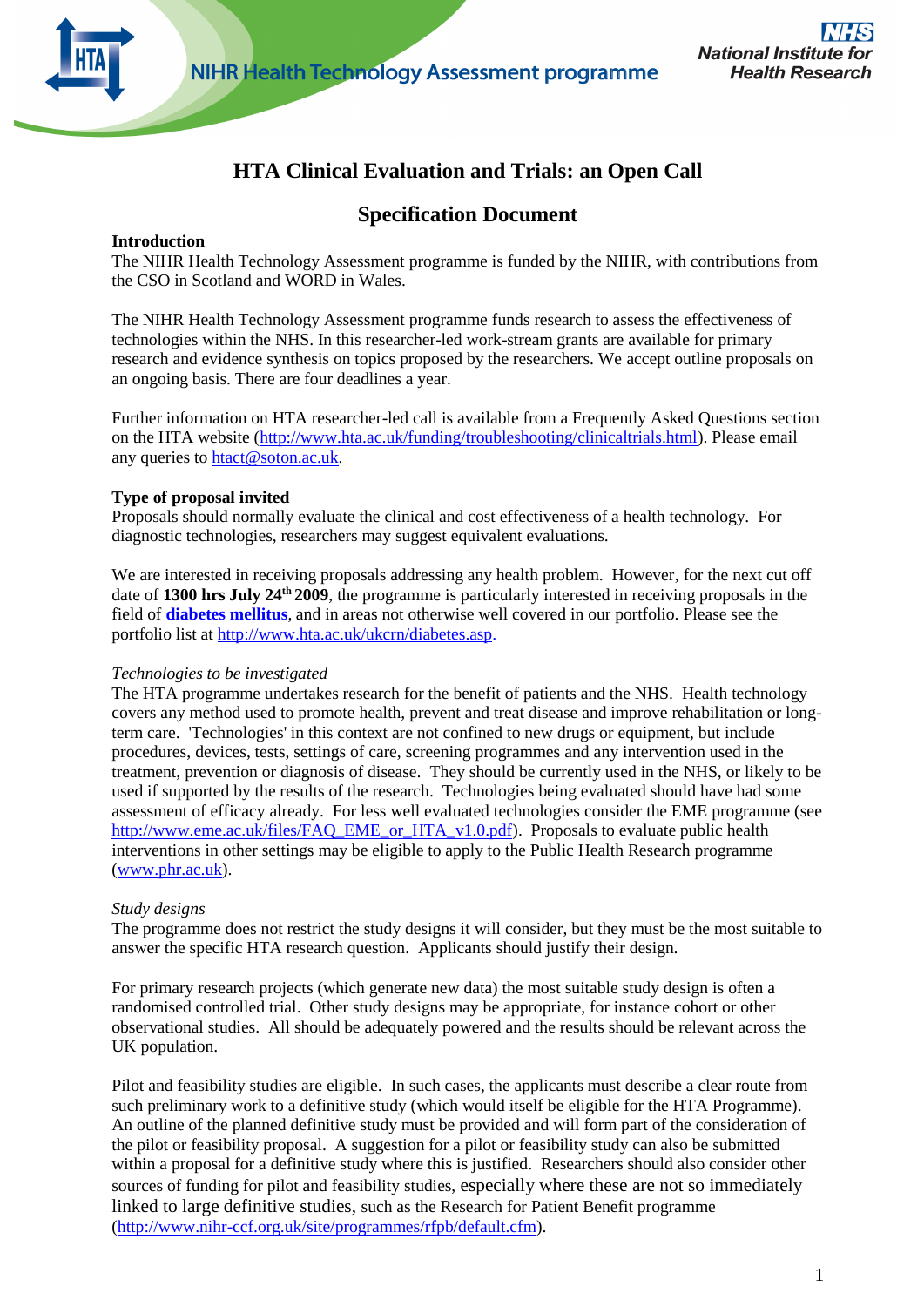Evidence synthesis projects are also eligible. These should investigate clinical and costeffectiveness. They are likely to include one or more systematic reviews and economic analysis, but other well designed studies are eligible. Researchers can also apply to the Research for Patient Benefit programme for evidence synthesis studies. Researchers should justify why the HTA programme is the most appropriate to fund this study, rather than other programmes.

#### **Criteria for assessment of proposals**

Applications to the HTA Clinical Evaluations and Trials call are assessed in three stages; two for the outline and a further one for subsequent full proposals. Outline proposals are checked for eligibility and then undergo a two stage competitive assessment for:

- a. the need for the evidence in the NHS
- b. the scientific rigour of the research.

#### *Need for evidence*

Outline proposals will first be prioritised for NHS need, using the following criteria.

- 1. *The importance of the health problem to patients and the NHS*. Applicants should describe the burden (frequency and severity) of the health problem in the population and the potential benefit from the technology.
- 2. *The relevance of study outcomes to patients and the NHS, and the relevance of participants to the case mix treated in the NHS.* Clinically important outcomes that matter to patients and that measure health gain should be used. These will usually be long-term. Widely accepted surrogate markers may be used if they are strongly linked to health outcomes. For primary research, participants should reflect the mix of patients likely to be seen in normal clinical practice.
- 3. *Justification of proposed research with reference to the current evidence base*. The importance of the research question to the NHS should be explained. Researchers should describe the current level of uncertainty and how their research will reduce it. This should include an account of the existing evidence, and any relevant research being undertaken in the HTA programme and elsewhere. The applicants should consider evidence in related technologies, diseases or patient groups when justifying their proposal. A systematic review should normally have been undertaken before a trial is considered.
- 4. *The technology assessment is relevant to the NHS.* There should be an adequate description of the technology and its possible effectiveness range. It must be one that is used in the NHS, or could be adopted into the NHS following the study. The study should usually assess cost-effectiveness in the NHS or justify this omission.

#### *Scientific rigour*

Selected proposals are then considered by the HTA Clinical Evaluations and Trials Board. The Board uses the following criteria.

- 1. *Scientific quality of the proposal.* The proposal should be carefully designed to ensure good internal and external validity.
- 2. *Demonstration of the necessary skill mix, experience, project management and infrastructure for success.* High quality proposals need a multi-disciplinary team. The HTA programme expects research teams to have an appropriate mix of skilled people, such as partnerships between research clinicians and methodologists. For clinical trials, applicants are encouraged to include input from an accredited clinical trials unit, or one with equivalent experience and should plan to engage an experienced trial manager. A commitment to team working is important and a collaborative approach between institutions is welcome.
- 3. *Explanation and justification for estimated recruitment rates in primary research.* Studies should achieve their aims, including recruiting the necessary participants. In the case of clinical trials sample sizes are likely to be large. Researchers should demonstrate that they can recruit the necessary number of participants. The HTA programme welcomes studies based in settings with a track record of successful recruitment.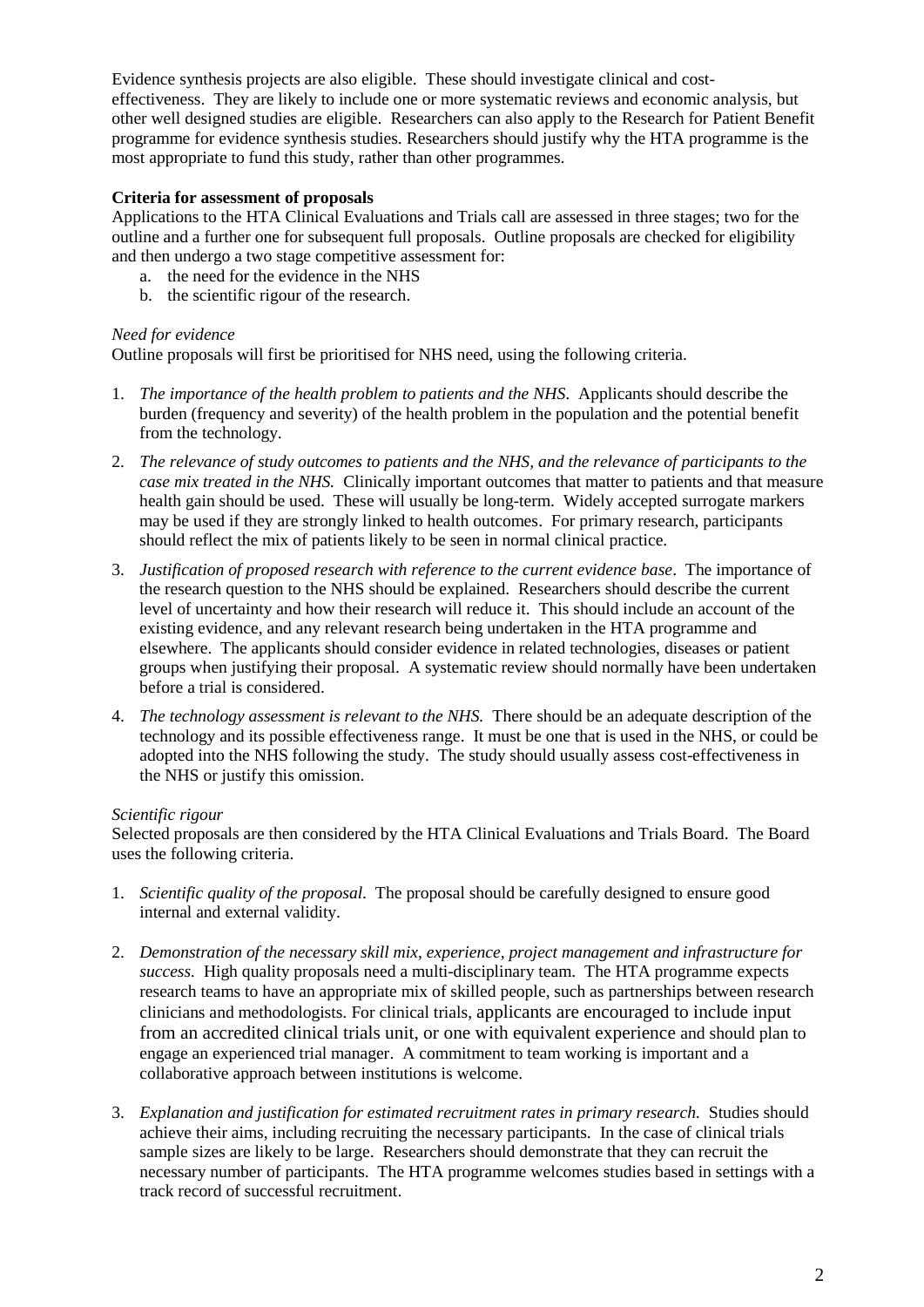- 4. *Ethical, legal and social implications of the research proposed have been considered.*
- 5. *Reasonable costs.* The HTA programme includes 'value for money' in its assessment. The resources requested should be reasonable to answer the specific research question.

## **Successful outline proposals**

Applicants who are successful at the HTA Clinical Evaluations and Trials Board will be asked to develop their outline proposals into full proposals, usually for the next but one board meeting. .

## **Research networks**

The HTA programme expects, where appropriate, that applicants will work with a relevant research network.

## **Public involvement**

The HTA programme recognises the increasing active involvement of members of the public in research and would like to support research projects appropriately. The HTA programme encourages applicants to consider *how* the scientific quality, feasibility or practicality of their proposal *might* be improved by involving members of the public. Examples of how this has been done for health technology assessment projects can be found at [http://www.hta.ac.uk/PPIguidance/.](http://www.hta.ac.uk/PPIguidance/) Research teams wishing to involve members of the public should include in their application:

- the aims of active involvement in this project; a description of the members of the public (to be) involved
- a description of the methods of involvement
- an appropriate budget.

Applications which involve members of the public will not for that reason alone, be favoured over proposals which do not, but it is hoped that the involvement of members of the public will improve the quality of the application.

INVOLVE **(***<http://www.invo.org.uk/>***)** is a key organisation for promoting public involvement in research, in order to improve the way that research is prioritised, commissioned, undertaken, communicated and used. Researchers should use the INVOLVE web site for further details on involving the public in research.

## **Governance and regulation**

Applicants are asked to consult the following documents and follow them as appropriate:

- Medical Research Council's Good Clinical Practice guidelines: [http://open.mrc.gm/GCP/Documents/MRC\\_GCP\\_Guidelines.pdf](http://open.mrc.gm/GCP/Documents/MRC_GCP_Guidelines.pdf) To be used when planning how studies, particularly RCTs, will be supervised. Further advice specific to each topic will be given by the HTA programme at full proposal and contract stages.
- Department of Health's Research Governance Framework for Health and Social Care [http://www.dh.gov.uk/en/Publicationsandstatistics/Publications/PublicationsPolicyAndGuidanc](http://www.dh.gov.uk/en/Publicationsandstatistics/Publications/PublicationsPolicyAndGuidance/DH_4108962) [e/DH\\_4108962](http://www.dh.gov.uk/en/Publicationsandstatistics/Publications/PublicationsPolicyAndGuidance/DH_4108962)
- Department of Health/Medical Research Council Clinical Tool Kit <http://www.ct-toolkit.ac.uk/>

Note that trials or studies involving medicinal products must comply with The Medicines for Human Use (Clinical Trials) Regulations 2006 and the amendment to the regulations. In these cases, the DH expects the employing institution of the chief investigator to be nominated as the sponsor. Other institutions may wish to take on this responsibility or agree co-sponsorship with the employing institution. The DH is prepared to accept the nomination of multiple sponsors. Applicants who are asked to submit a full proposal will need to obtain confirmation of a sponsor(s) to complete their application. The DH reserves the right to withdraw from funding the project if they are not satisfied with the arrangements put in place to conduct the trial. The MHRA [\(info@mhra.gsi.gov.uk,](mailto:info@mhra.gsi.gov.uk) [http://www.mhra.gov.uk\)](http://www.mhra.gov.uk/) can provide guidance as to whether your trial would be covered by the regulations.

## **Timescale**

Outline proposals to this open call will be accepted on an ongoing basis. There are, however, cut-off deadlines for proposals to reach the NCCHTA offices so they can be assessed.